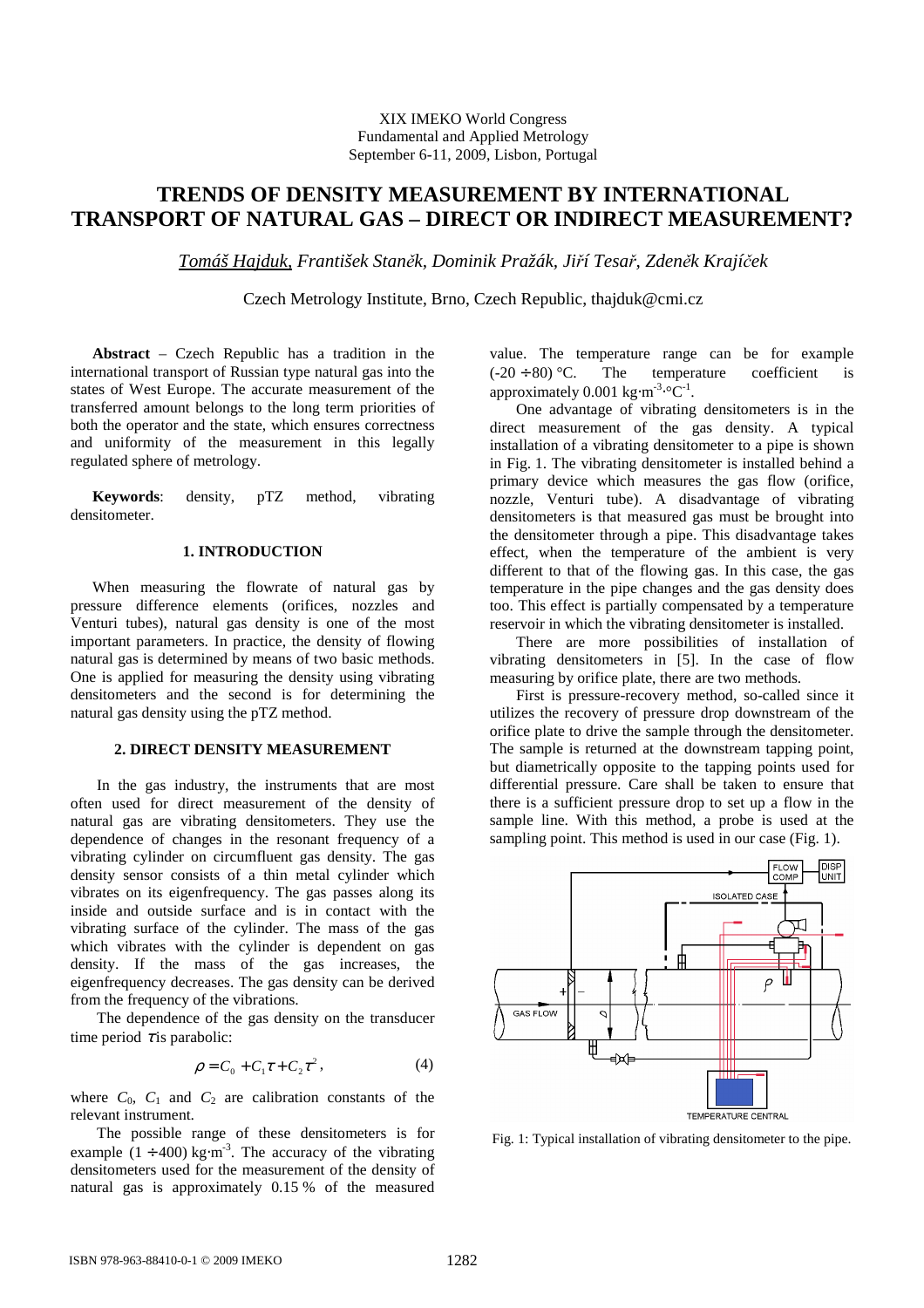Installation of any restriction in the sample line, such as filters, flow control valves etc, should be between the sampling point and the densitometer. The density at the upstream (preferred) or downstream tapping point shall be used in flow calculations in accordance with ISO 5167-1. To further reduce temperature differences, filters upstream of the densitometers may be installed in pockets into the line. Due to the pressure drop created, flow control valves shall not be upstream of the densitometer as this can change the process conditions of the gas being measured by the density cell.

The second installation method of vibrating densitometer is method with sample gas to vent. This method is shown in Fig. 2. In this case, special care shall be taken to prevent pipewall resident matter from entering the densitometer sampling system and meter, e.g. by applying an appropriate filter.



Fig. 2: Installation of vibrating densitometer with sample gas to vent.

Care shall be taken to avoid low temperature caused by a pressure drop over the flow controller, which can result in icing, condensation and blocking of sample outlet. Care shall also be taken to avoid differences in pressure between the pipe and the density transducer.

If it is not possible to obtain temperature equilibrium, a correction for the temperature difference between the densitometer and pipe may be calculated using equation:

$$
\rho_{\rm L} = \rho_{\rm c} \frac{T_{\rm d}}{T_{\rm L}} \frac{p_{\rm L}}{p_{\rm d}} \frac{Z_{\rm d}}{Z_{\rm L}},\tag{5}
$$

where  $T_d$  is the temperature in density transducer,  $T_L$  is the temperature in pipe,  $p_d$  is pressure in the densitometer,  $p_L$ is the pressure at the required location in the pipe,  $Z_d$  is the compression factor in the densitometer and  $Z_L$  is the compression factor in the pipe at the required location. Z<sub>d</sub> and *Z*L must be calculated from the available knowledge of the gas composition in the pipe.

This disadvantage is eliminated if the pTZ method is used. The values of the density of the flowing gas are calculated from the values of the pressure and temperature taken directly at the point of the installation of the primary device. However, the other gas parameters must also be known, and in the process of determining these values uncertainties occur.

### **3. INDIRECT DENSITY MEASUREMENT**

In the case that the pTZ method is used for determining the natural gas density, it is necessary to know not only the temperature and pressure, but also its compression factor. There are several calculation methods that can be used to determine this. Among the most widely used methods are AGA NX-19-mod [1], AGA8- 92DC [2] and SGERG-88 [3]. In order to be able to use these methods, it is necessary to know not only the temperature and pressure of the relevant natural gas, but also its chemical composition, relative density and the superior calorific value.

The AGA NX-19-mod method is described in Guideline VDI/VDE 2040 Part 2 [1]. In order to use this method, it is necessary to know the temperature and pressure of the natural gas, the carbon dioxide  $(CO<sub>2</sub>)$  and the nitrogen  $(N_2)$  mole fractions and its relative density.

The AGA8-92DC method is described in the ISO 12213-2 Standard [2]. In order to use this method, it is necessary to know the temperature and pressure of the natural gas and its exact chemical composition.

The SGERG-88 method is described in the ISO 12213-3 Standard [3]. In order to use this method, it is necessary to know the temperature and pressure of the natural gas, the carbon dioxide  $(CO<sub>2</sub>)$ , the nitrogen  $(N<sub>2</sub>)$  or the hydrogen  $(H<sub>2</sub>)$  mole fractions. The other parameters that need to be known are relative density and the superior calorific value *HS*.

The choice of method for determining compression factor is given by the range of the applicability of the methods and also by the available information about the given natural gas.

The uncertainty of each of the methods used for determining the compression factor of natural gas differs. For example, the following equation is used to calculate the compression factor using the SGERG-88 method [4]:

$$
\delta_Z(\%) = \left[ \left[ A_{Hs} \delta_{Hs}(\%) \right]^2 + \left[ A_d \delta_d(\%) \right]^2 + \\ + \left[ A_{\text{CO2}} \delta_{\text{CO2}}(\%) \right]^2 + \left[ A_T \delta_T(\%) \right]^2 + \left[ A_p \delta_p(\%) \right]^2 \right)^{1/2}, \tag{6}
$$

where the sensitivity coefficients  $A_{Hs}$ ,  $A_{GR}$ ,  $A_{CO2}$ ,  $A_T$ ,  $A_p$ and the errors of the devices measuring the input values  $\delta_{Hs}$ ,  $\delta_{GR}$ ,  $\delta_{CO2}$ ,  $\delta_T$ ,  $\delta_p$  are given in Table 1. In the case of non-correlated input quantities, the final uncertainty of this method is 0.11 %. In the case of correlated input quantities of the superior calorific value and mole fraction of  $CO<sub>2</sub>$ , the final uncertainty is 0.16 %.

| Table 1: Sensitivity coefficients and errors of measuring devices |
|-------------------------------------------------------------------|
| for the SGERG-88 method.                                          |

| <b>Gas input parameter</b>  |                 | <b>Sensitivity</b><br>coefficient | <b>Device</b><br>error |
|-----------------------------|-----------------|-----------------------------------|------------------------|
| Quantity                    | Unit            | $\overline{\phantom{a}}$          | [%]                    |
| Superior calorific<br>value | [ $MJ.m^{-3}$ ] | 0.28                              | 0.15                   |
| Relative molar<br>mass      | L-1             | 0.22                              | 0.20                   |
| $CO2$ mole fraction         | [mol]           | 0.33                              | 0.20                   |
| Temperature                 | [K]             | 0.70                              | 0.05                   |
| Pressure                    | [MPa]           | 0.15                              | 0.30                   |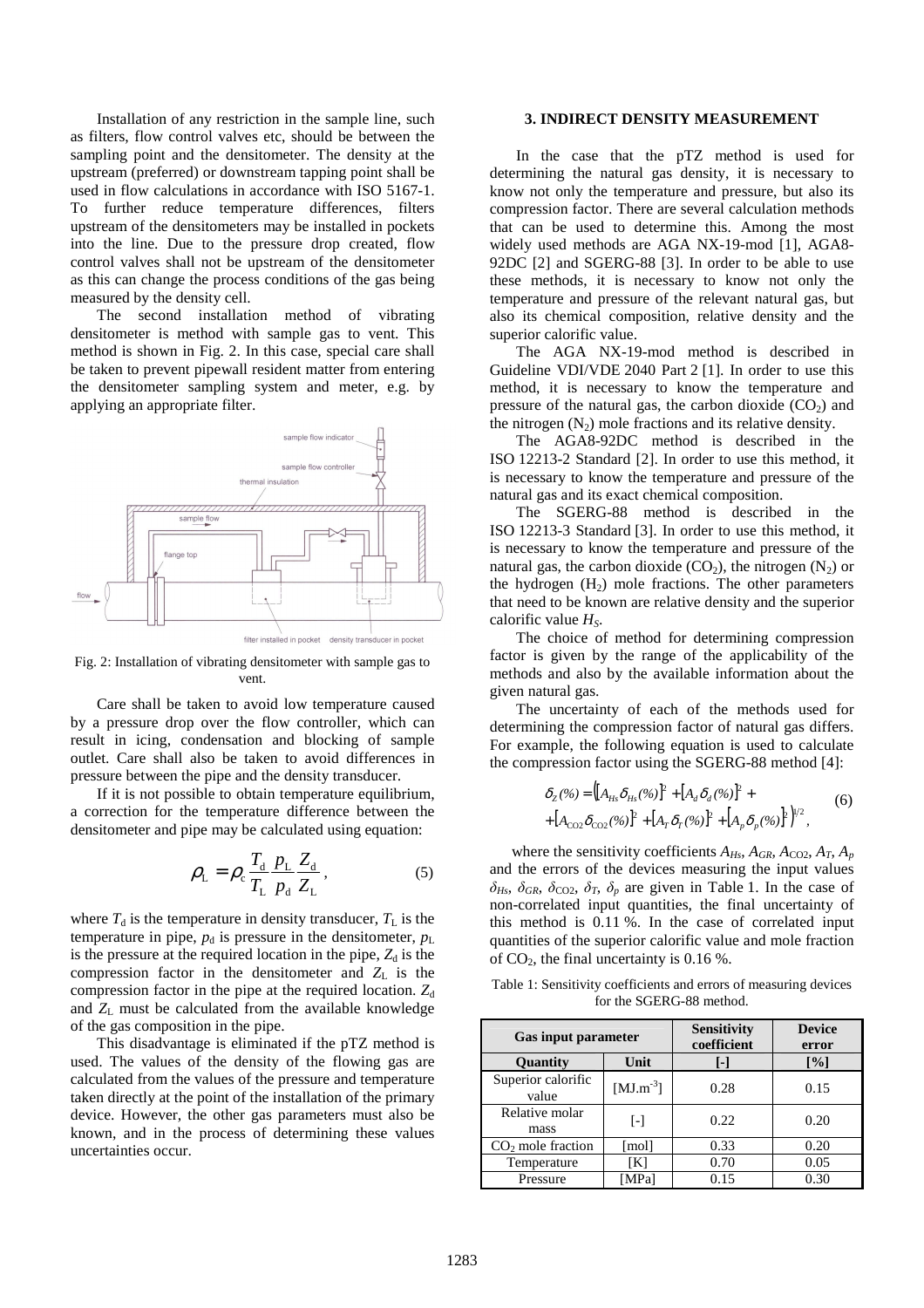The uncertainty of the density can be expressed using the pTZ method, where it is necessary to determine the sensitivity coefficients. Gas density determined by the pTZ method is given by the relation:

$$
\rho_1 = \rho_{\text{std}} \frac{Z_{\text{std}}}{Z_1} \frac{p_1}{p_{\text{std}}} \frac{T_{\text{std}}}{T_1} \,. \tag{7}
$$

The relations hold for the sensitivity coefficients:

$$
A_{\rho_{\rm sd}} = \frac{\partial \rho_1}{\partial \rho_{\rm std}} = \frac{Z_{\rm std}}{Z_1} \frac{p_1}{p_{\rm std}} \frac{T_{\rm std}}{T_1},
$$
(8)

$$
A_{Z_1} = \frac{\partial \rho_1}{\partial Z_1} = -\rho_{\text{std}} \frac{Z_{\text{std}}}{Z_1^2} \frac{p_1}{p_{\text{std}}} \frac{T_{\text{std}}}{T_1},
$$
(9)

$$
A_{Z_{\rm sd}} = \frac{\partial \rho_1}{\partial Z_{\rm std}} = \rho_{\rm std} \frac{1}{Z_1} \frac{p_1}{p_{\rm std}} \frac{T_{\rm std}}{T_1},\tag{10}
$$

$$
A_{p_1} = \frac{\partial \rho_1}{\partial p_1} = \rho_{\text{std}} \frac{Z_{\text{std}}}{Z_1} \frac{1}{p_{\text{std}}} \frac{T_{\text{std}}}{T_1},
$$
 (11)

$$
A_{p_{\rm sd}} = \frac{\partial \rho_1}{\partial p_{\rm sd}} = -\rho_{\rm std} \frac{Z_{\rm std}}{Z_1} \frac{p_1}{p_{\rm std}^2} \frac{T_{\rm std}}{T_1},\tag{12}
$$

$$
A_{T_1} = \frac{\partial \rho_1}{\partial T_1} = -\rho_{\text{std}} \frac{Z_{\text{std}}}{Z_1} \frac{p_1}{p_{\text{std}}} \frac{T_{\text{std}}}{T_1^2},
$$
(13)

$$
A_{T_{\rm sd}} = \frac{\partial \rho_1}{\partial T_{\rm std}} = \rho_{\rm std} \frac{Z_{\rm std}}{Z_1} \frac{p_1}{p_{\rm std}} \frac{1}{T_1} \,. \tag{14}
$$

The final uncertainty of the gas density calculated using the pTZ method is:

 $\lambda$ 

$$
u_{\rho_1} = ((A_{\rho_{\rm std}} u_{\rho_{\rm std}})^2 + (A_{Z_1} u_{Z_1})^2 + (A_{Z_{\rm std}} u_{Z_{\rm std}})^2 + (A_{\rho_{\rm std}} u_{\rho_{\rm std}})^2 + (A_{\rho_{\rm std}} u_{\rho_{\rm std}})^2 + (A_{T_{\rm std}} u_{\rho_{\rm std}})^2)^{1/2}.
$$
 (15)

## **4. EXPERIMENTAL MEASUREMENT**

The first method is utilised as the primary one, providing data for the calculation of natural gas flow. The second method serves for the continuous check of the results of the first one. Traditionally, the direct gas density measurement was preferred as the primary method of gas density determination for the purpose of gas transit through Czech Republic.

But due to the development of the new technologies and the measurement technique the praxis in this area began to change in the last years. In the cases, when the top quality sensors of the working quantities (temperature, pressure, gas composition, ...) are installed in the flow measurement system, the new trends emerge in this field – not to use the direct density measurement method as the primary one, because it is relatively technically and financially demanding. Because of these trends, the Czech Metrology Institute tried to execute a study based on the long term experimental measurements. The target was to determine the technical possibilities and limiting parameters of the direct natural gas density measurement comparing to the pTZ method in the whole year working conditions of natural gas transport.

A control station with the possibility of data storage was used for experimental measurement of temperature. The measurement control station was located at an international natural gas delivery station. It was installed at the pipeline as close as possible to the density measurement instrument. With the aid of the control station, the temperature was read at the points of the pressure tappings, at the input of the vibrating densitometer, inside the actual vibrating densitometer and before the primary device. Furthermore, the temperature inside the case with the vibrating densitometer and the ambient temperature were measured (Fig. 1). The density of the natural gas was also measured by the vibrating densitometer.

Based on long-term experience with measurement of the flow and density of natural gas, it was proposed to minimize the differences in the values of the density determined by the pTZ method (SGERG-88) and the method of direct measurement. In extreme cases, these variations reached  $0.3 \text{ kg} \cdot \text{m}^{-3}$ .

Fig. 3 shows the curves of the natural gas density which was measured directly by the vibrating densitometer and calculated using the pTZ method. These values were measured inside the pipe without any additional insulation. The graph also shows the temperature of the ambient. The data was recorded by the control station for a period of 24 hours at five-minute intervals.



Fig. 3: Density measurement with basic insulation.

As is obvious from the graph, during the measurement of the density of the natural gas using the vibrating densitometer, the natural gas inside the pipe is heated as a result of increasing temperature of the ambient. Through this pipe, natural gas is led into the vibrating densitometer, thus introducing a systematic error, which can be minimized with the application of additional insulation.

Fig. 4 shows the data measured inside the pipe with the additional insulation. In this case, the differences in the values of the density determined by the pTZ method and the method of direct measurement are smaller.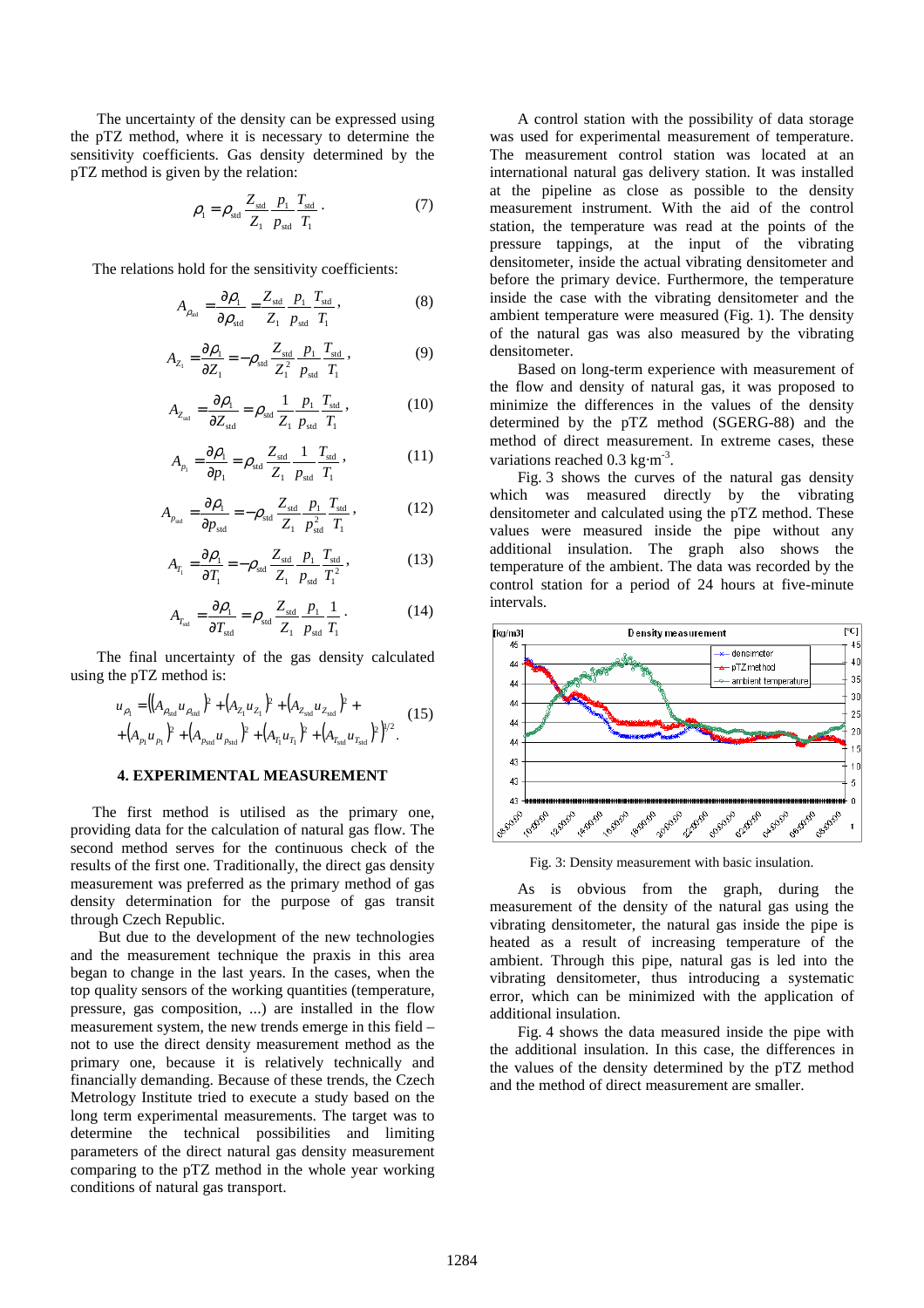

Fig. 4: Density measurement with I level insulation.

In order to minimize the differences between the gas density using the pTZ method and the direct measurement method using the vibrating densitometer, several methods of pipe insulation were proposed. In practice the so-called "three-insulations" method proved best. Here, not only the measuring pipe is insulated but also the pipe leading to the vibrating densitometer and the case containing the actual vibrating densitometer too. Fig. 5 shows the data measured inside the pipe with this type of insulation.



Fig. 5: Density measurement with II level insulation.

Fig. 6 shows the ambient temperature effect on differences of the density measured by the vibrating densitometer and the density determined by the pTZ method for all presented methods of insulation.



Fig. 6: Ambient temperature effect on vibrating densitometer measurement of gas density.

As is obvious from the graph, the additional insulation influenced the accuracy of density measurement by the vibrating densitometer. After the sufficient insulation, the values measured by the vibrating densitometer are nearly equal to values determined by the pTZ method. This effect is shown on table 2.

Installation of the vibrating densitometer with additional insulation is shown in Fig. 7. This figure shows level II insulation of measuring system.



Fig. 7: Level II of insulation.

The gas pressure during the experimental measurement was approx. 60 bar. The gas temperature varied around 20 °C. Typical values of parameters necessary for the pTZ SGERG-88 method were as follows: the molar ratio of carbon dioxide 0.030, the molar ratio of nitrogen 0.790, the superior calorific value of natural gas  $37 \text{ MJ} \cdot \text{m}^{-3}$  and the relative natural gas density 0.565. These quantities are measured using a chromatograph and a gas specific gravity transducer.

Table 2: Ambient temperature effect on vibrating densitometer measurement of gas density.

| <b>Insulation level</b>                                       | without | basic | level | level<br>Н |
|---------------------------------------------------------------|---------|-------|-------|------------|
| <b>Typical measured</b><br>error $[kg.m^3]$                   | 1.00    | 0.15  | 0.10  | 0.03       |
| <b>Typical relative</b><br>error $\lceil\% \rceil$            | 2.50    | 0.40  | 0.25  | 0.10       |
| <b>Maximal measured</b><br>error $\left[\text{kg/m}^3\right]$ | 0.50    | 0.08  | 0.04  | 0.02       |
| <b>Maximal relative</b><br>error $[\%]$                       | 1.50    | 0.20  | 0.10  | 0.05       |

For a pipe 500 mm in diameter and 300 mm orifice with flange tappings, it is possible to calculate the gas flow through orifice with a difference pressure of 25 kPa. Table 3 shows the ambient temperature effect on gas flow measurement for three levels of insulation.